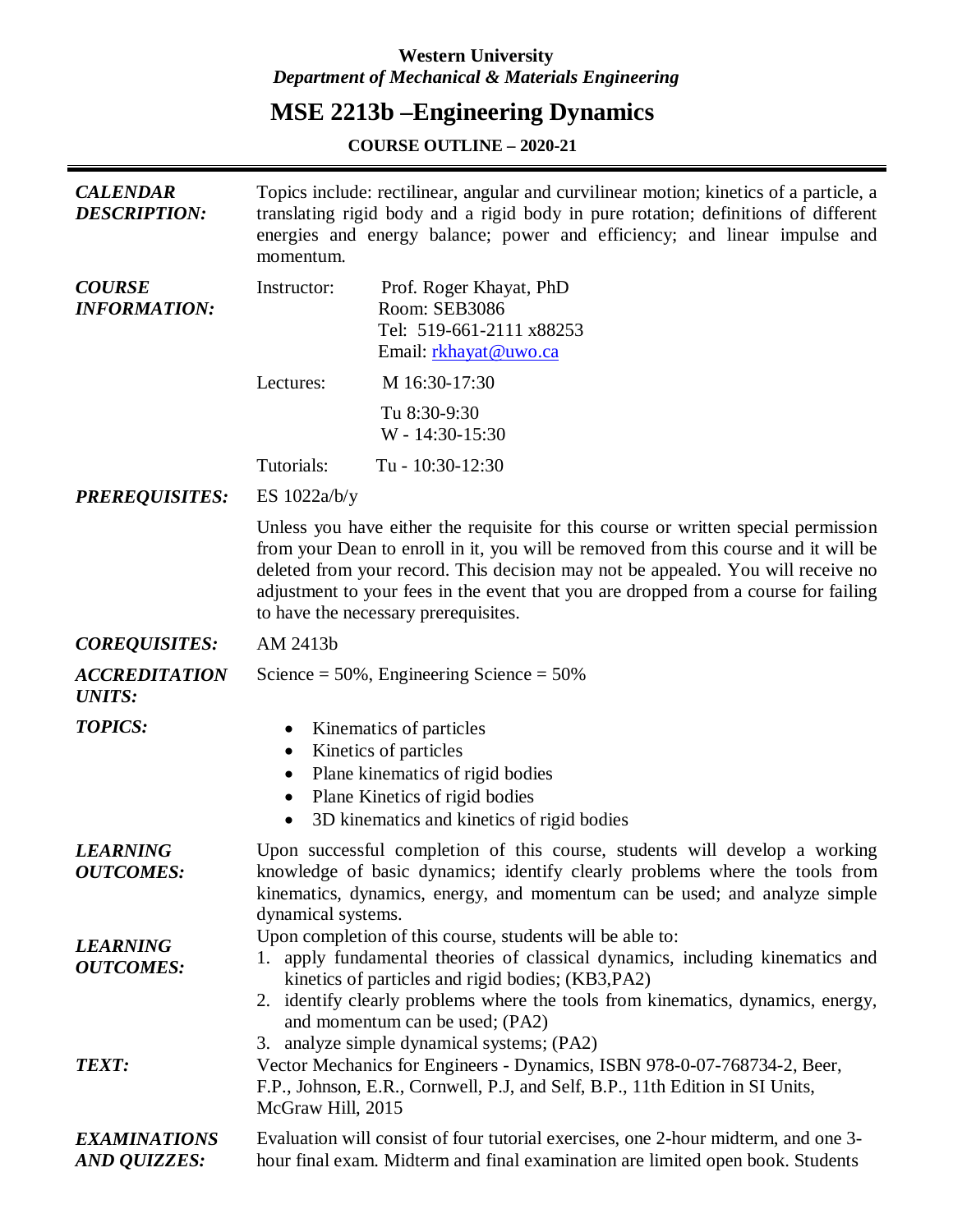|                                  | will be provided with an information sheet by the instructor; no other information<br>is allowed. A standard scientific calculator is permitted.                                                                                                                                                                                                                                                                               |     |  |  |
|----------------------------------|--------------------------------------------------------------------------------------------------------------------------------------------------------------------------------------------------------------------------------------------------------------------------------------------------------------------------------------------------------------------------------------------------------------------------------|-----|--|--|
| <b>UNITS:</b>                    | SI units will be used                                                                                                                                                                                                                                                                                                                                                                                                          |     |  |  |
| <b>EVALUATION:</b>               | The final grade is computed as follows:<br><b>Tutorial quizzes</b><br>Quiz 1: 4th Week of Term (10%)<br>Quiz 2: 8th Week of Term (10%)<br>Quiz 3: 11th Week of Term (10%)<br>Quiz 4: 13th Week of Term (10%)                                                                                                                                                                                                                   | 40% |  |  |
|                                  | <b>Mid-term Test</b>                                                                                                                                                                                                                                                                                                                                                                                                           | 30% |  |  |
|                                  | Date to be announced (after reading week)<br><b>Final Examination</b><br>The final exam will be scheduled during the final exam period                                                                                                                                                                                                                                                                                         | 30% |  |  |
|                                  | If a minimum mark of 50% is not obtained on the final examination, the student<br>cannot receive a final mark greater than 48%.                                                                                                                                                                                                                                                                                                |     |  |  |
| <b>ENGLISH:</b>                  | In accordance with Senate and Faculty Policy, students may be penalized up to 10%<br>of the marks on all assignments, tests and examinations for the improper use of<br>English. Additionally, poorly written work with the exception of final examinations<br>may be returned without grading. If resubmission of the work is permitted, it may<br>be graded with marks deducted for poor English and/or late submission.     |     |  |  |
| <b>COURSE</b><br><b>POLICIES</b> | The following course-specific policies will be strictly enforced throughout the<br>course:                                                                                                                                                                                                                                                                                                                                     |     |  |  |
|                                  | <b>Computer Requirements</b>                                                                                                                                                                                                                                                                                                                                                                                                   |     |  |  |
|                                  | All students are to ensure that they have a functional camera and<br>microphone connected to their computer (irrespective of Windows or Mac-<br>based). These two accessories will be required for all term tests, final exam<br>as well as when asking questions during synchronous/live sessions or when<br>working on in-tutorial assignments.<br>The complete hardware specifications for Proctortrack-monitored tests are |     |  |  |
|                                  | listed here: https://www.proctortrack.com/tech-requirements/                                                                                                                                                                                                                                                                                                                                                                   |     |  |  |
|                                  | <b>Remote Proctoring</b>                                                                                                                                                                                                                                                                                                                                                                                                       |     |  |  |
|                                  | The primary intent is to use Proctortrack as the sole remote proctoring<br>solution throughout the course. However, if certain temporary difficulties                                                                                                                                                                                                                                                                          |     |  |  |

- will prevent the use of Proctortrack, Zoom might be used as an alternative term test/exam invigilation tool.
- If Zoom will be used for term test/exam invigilation, you will be required to keep your camera on for the entire session, hold up your student card for identification purposes, and share your screen with the invigilator if asked to do so at any time during the exam. The exam session using Zoom will not be recorded.
- Proctortrack will require you to provide personal information (including some biometric data). The session will be recorded. By taking this course, you are consenting to the use of this software. More information about remote proctoring is available in the Online Proctoring Guidelines at the following link:

<https://www.uwo.ca/univsec/pdf/onlineproctorguidelines.pdf>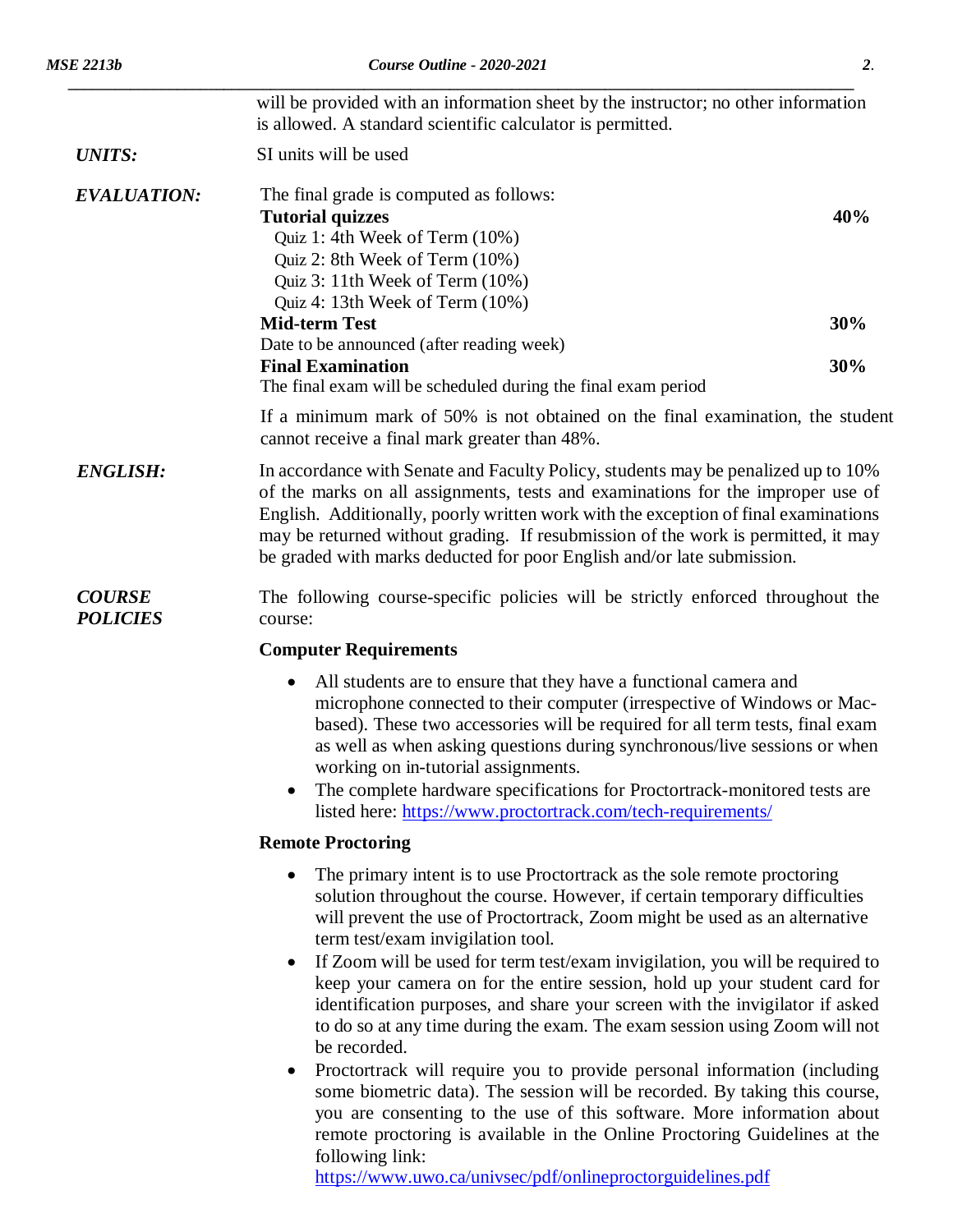• Completion of this course will require you to have a reliable internet connection and a device that meets the system and technical requirements for both Zoom and Proctortrack. Information about the system and technical requirements are available at the following links: <https://www.proctortrack.com/tech-requirements> <https://support.zoom.us/hc/en-us>

#### **Online Class Demeanor/Netiquette**

Some components of this course will involve online interactions. To ensure the best experience for both yourself and your classmates, please abide the following rules:

- All live sessions will take place via Zoom meetings. The links to be accessed for each class will be posted in the OWL calendar of the course.
- You will be required to authenticate in the Zoom meeting with your Western credentials **only** (SSO authentication on the westernuniversity.zoom.us domain). In the event you attempt to authenticate in the Zoom meeting with different credentials, you will be removed from the online session without any warning.
- Please ensure that your Zoom participant name matches the one from the official class roster. Failure to do so will mean that you will be removed from the online session without any warning.
- Please connect to the Zoom sessions on time.
- Please use a Windows or Mac computer to connect to the Zoom meeting as opposed to a mobile device (*i.e.*, cell phone or tablet).
- Please ensure that you are in a private location to protect the confidentiality of the class discussions (if applicable).
- To minimize the background noise, please mute your microphone for the duration of class.
- Please unmute your microphone only if invited to speak. Failure to do so might result in your immediate removal from the meeting.
- Please do not share your screen during the meeting unless asked by the instructor.

The course instructor will act a moderator of the online live session and will attempt to answer the questions received from Zoom meeting participants. In this regard, please consider the following:

- If you wish to speak during the live meeting, please use the "raise hand" feature in Zoom and wait for the instructor to nominate you to speak.
- Zoom keeps track of the order in which the "raise hand" feature was activated by each participant. Meeting participants will be asked to speak in the Zoom indicated order.
- Please remember to unmute your microphone and turn on your video camera (if turned off) before speaking.
- Please self-identify yourself at the beginning of your comment.
- Please remember to mute your microphone after speaking (unless directed otherwise).
- Please put down off your "virtual hand" after speaking.

Some general considerations pertaining to "netiquette":

• Please be mindful of the possibly different cultural and linguistic background of Zoom meeting participants.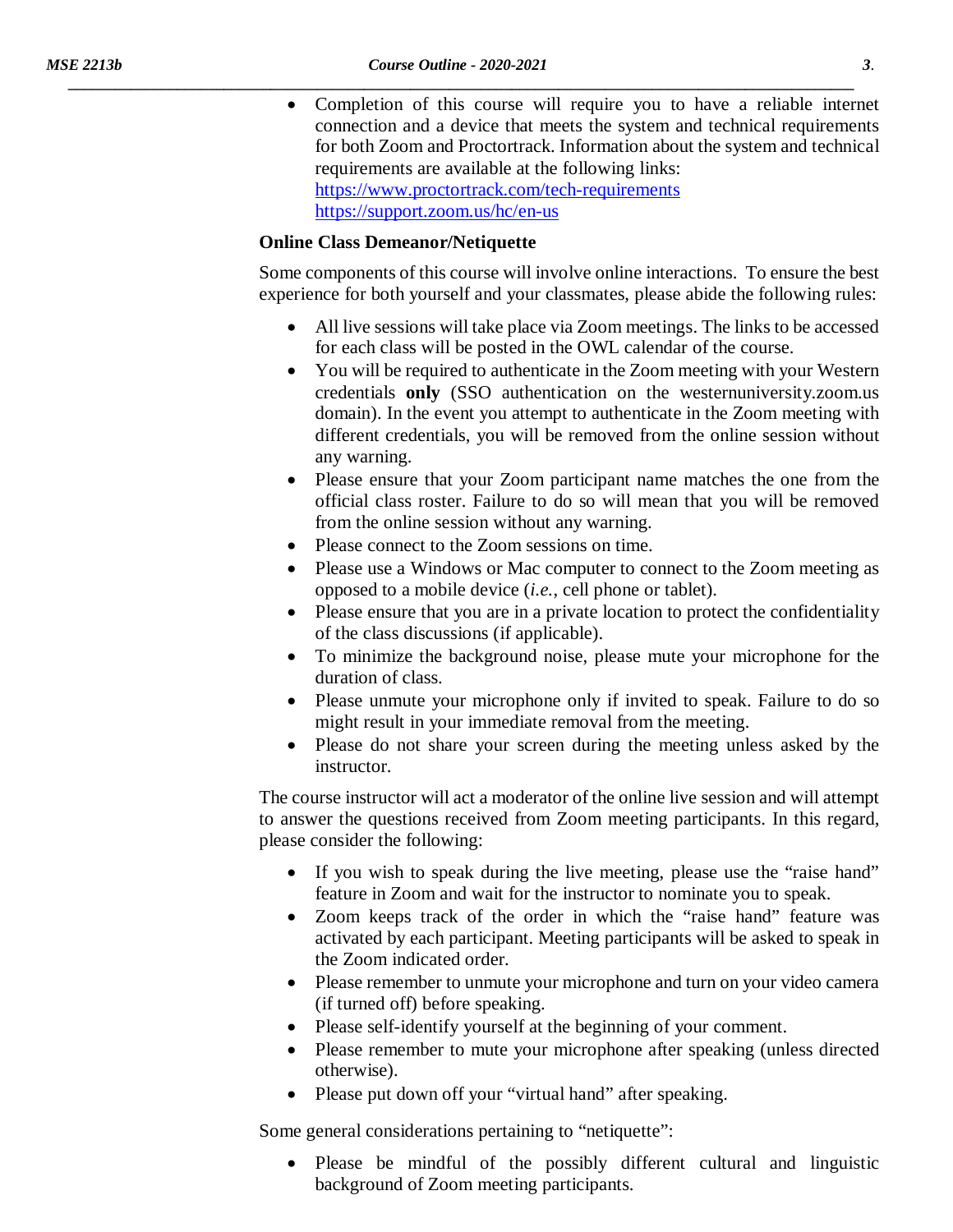- Be courteous with all Zoom meeting participants.
- Be respectful of the diversity of viewpoints that you will encounter in the class since the exchange of diverse ideas and opinions is an essential component of the academic environment. However, please keep in mind that practices such as "flaming" are an inacceptable behavior.
- Be professional in all online postings and questions.
- Please note that disruptive behavior of any type to occur during online classes (including inappropriate use of the chat function) is unacceptable.
- Students found guilty of Zoom-bombing a class or of other serious online offenses may be subject to disciplinary measures covered by the Code of Student Conduct.

#### **Term Test**

- Missing the Term Test **without** academic consideration will translate into a mark of zero for that quiz.
- The Term Test will be proctored by means of the remote proctoring solution adopted by Western (*i.e.* Zoom or Proctortrack).
- When academic consideration has been obtained, it is the student's responsibility to contact the instructor of the course in a *timely* fashion (*i.e.*, within maximum three days after consideration has been obtained from the Engineering Undergraduate Services Office).
- If technical issues will prevent a student from successfully completing and submitting the Term Test, the weight of the Test will be automatically shifted to the final exam. No make-up Test will be offered in this case.
- If cheating during the Term Test is suspected, the student will be required to participate in a one-on-one oral examination with the instructor. The mark obtained in the oral examination will supersede the one obtained during the written Test. If the student refuses his/her participation in the oral examination, the Test will be automatically graded with zero and further academic penalties for scholastic offences will be applied.
- Students are required to contact the instructor of the course for any other circumstances that appear to not be covered by the non-exhaustive list above.

### **Final examination**

- The exam will take place during the April examination period. Its timing will be announced in advance.
- The exam will be closed book, delivered via OWL and proctored via Zoom or Proctortrack.
- The length of the final exam will be three hours.
- If a minimum of 50% is not obtained on the final examination, the student cannot receive a final mark greater than 48%.
- If technical issues will prevent a student from successfully completing and submitting the final examination, the official guidelines from Associate Dean's Office, Undergraduate Affairs will be followed. Options to be considered will include but without being limited to oral examination or make-up examination in the special examination period.
- If cheating during the final examination is suspected, the student will be required to participate in a one-on-one oral examination with the instructor. The mark obtained in the oral examination will supersede the one obtained